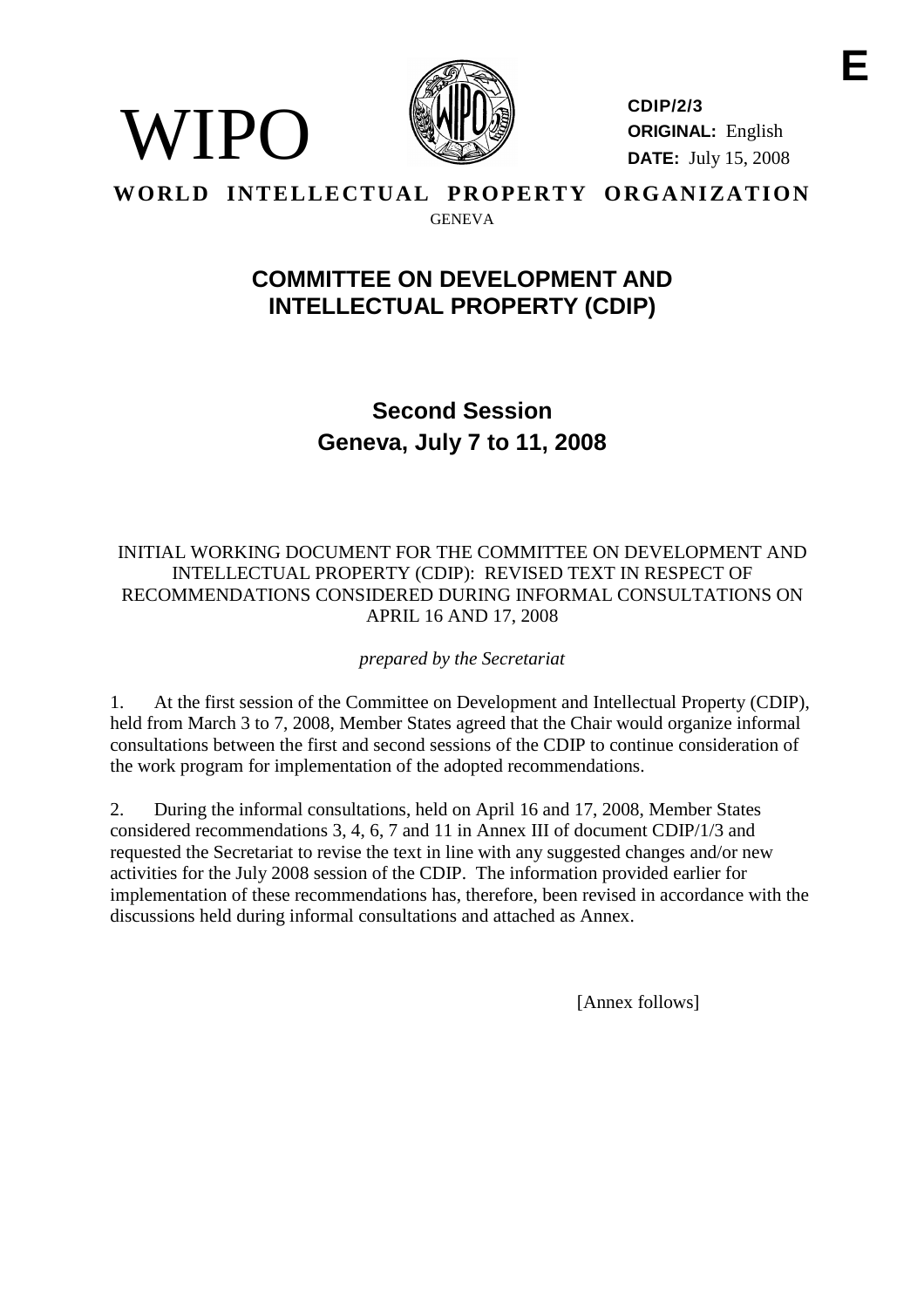#### CDIP/2/3

#### ANNEX

#### WIPO Development Agenda Preliminary Implementation Report in Respect of 19 Adopted Recommendations

|    | <b>CLUSTER A:</b>                                                                                          |                                                                                                                                                                                                                                                                                                                                                                                                                                                                                                                                                                                                                                                                                                                                                                                                                                                                                                                                                                              |
|----|------------------------------------------------------------------------------------------------------------|------------------------------------------------------------------------------------------------------------------------------------------------------------------------------------------------------------------------------------------------------------------------------------------------------------------------------------------------------------------------------------------------------------------------------------------------------------------------------------------------------------------------------------------------------------------------------------------------------------------------------------------------------------------------------------------------------------------------------------------------------------------------------------------------------------------------------------------------------------------------------------------------------------------------------------------------------------------------------|
|    | TECHNICAL ASSISTANCE AND<br><b>CAPACITY BUILDING</b>                                                       | INFORMATION ON ACTIVITIES FOR IMPLEMENTATION OF ADOPTED<br><b>RECOMMENDATIONS</b>                                                                                                                                                                                                                                                                                                                                                                                                                                                                                                                                                                                                                                                                                                                                                                                                                                                                                            |
|    |                                                                                                            |                                                                                                                                                                                                                                                                                                                                                                                                                                                                                                                                                                                                                                                                                                                                                                                                                                                                                                                                                                              |
| 3. | Increase human and financial allocation for<br>technical assistance programs in WIPO for                   | Promoting a Development-oriented IP Culture and Generating Greater Public Awareness about IP                                                                                                                                                                                                                                                                                                                                                                                                                                                                                                                                                                                                                                                                                                                                                                                                                                                                                 |
|    | promoting a, inter alia, development-oriented<br>IP culture, with an emphasis on introducing               | Raising awareness among all sectors of the society regarding the important role that intellectual property<br>plays in national development, and promoting an informed and balanced discussion and dialogue about IP                                                                                                                                                                                                                                                                                                                                                                                                                                                                                                                                                                                                                                                                                                                                                         |
|    | intellectual property at different academic<br>levels and on generating greater public<br>awareness on IP. | issues, continue to be an integral part of WIPO program and activities. As part of the process of imparting<br>a development-oriented IP culture, WIPO promotes involvement of all national stakeholders through<br>various programs and activities. Specific programs are tailored for public institutions, IP stakeholders<br>and users, and target different sectors of society, including universities and research centers, SMEs,<br>creative industries, the judiciary, journalists and civil society. It is proposed that the development agenda                                                                                                                                                                                                                                                                                                                                                                                                                      |
|    |                                                                                                            | itself would also become a component of programs for greater public awareness on IP.                                                                                                                                                                                                                                                                                                                                                                                                                                                                                                                                                                                                                                                                                                                                                                                                                                                                                         |
|    |                                                                                                            | In order to better inform the widening debate on IP and to further promote the Organization's role as the<br>primary source of IP information, new, innovative, and more differentiated information products will be<br>created to meet the needs of a wider audience. A key challenge will be to more fully exploit the WIPO<br>website, which is the Organization's most cost-effective means of disseminating information worldwide.<br>New and increasingly sophisticated information products focusing on specific issues – or for specific<br>target audiences - will need to be produced, using a variety of communications tools. An intensified<br>media communications strategy will also be necessary to expand links with the media and further inform<br>the public and target audiences. Close cooperation with Member States in using WIPO's information<br>tools and in creating country-specific outreach campaigns and products will be further developed. |
|    |                                                                                                            | Some examples of activities include development of the WIPO Public Outreach guides with examples<br>from countries around the world; new design for the WIPO magazine and recent inclusion of articles on                                                                                                                                                                                                                                                                                                                                                                                                                                                                                                                                                                                                                                                                                                                                                                    |
|    |                                                                                                            | key development issues; production of audiovisual documentaries to communicate real-life stories on IP,<br>foster greater respect and encouragement for creators/inventors by increasing understanding of their work                                                                                                                                                                                                                                                                                                                                                                                                                                                                                                                                                                                                                                                                                                                                                         |
|    |                                                                                                            | and its value to society, and to increase awareness of the IP system as an essential component of human                                                                                                                                                                                                                                                                                                                                                                                                                                                                                                                                                                                                                                                                                                                                                                                                                                                                      |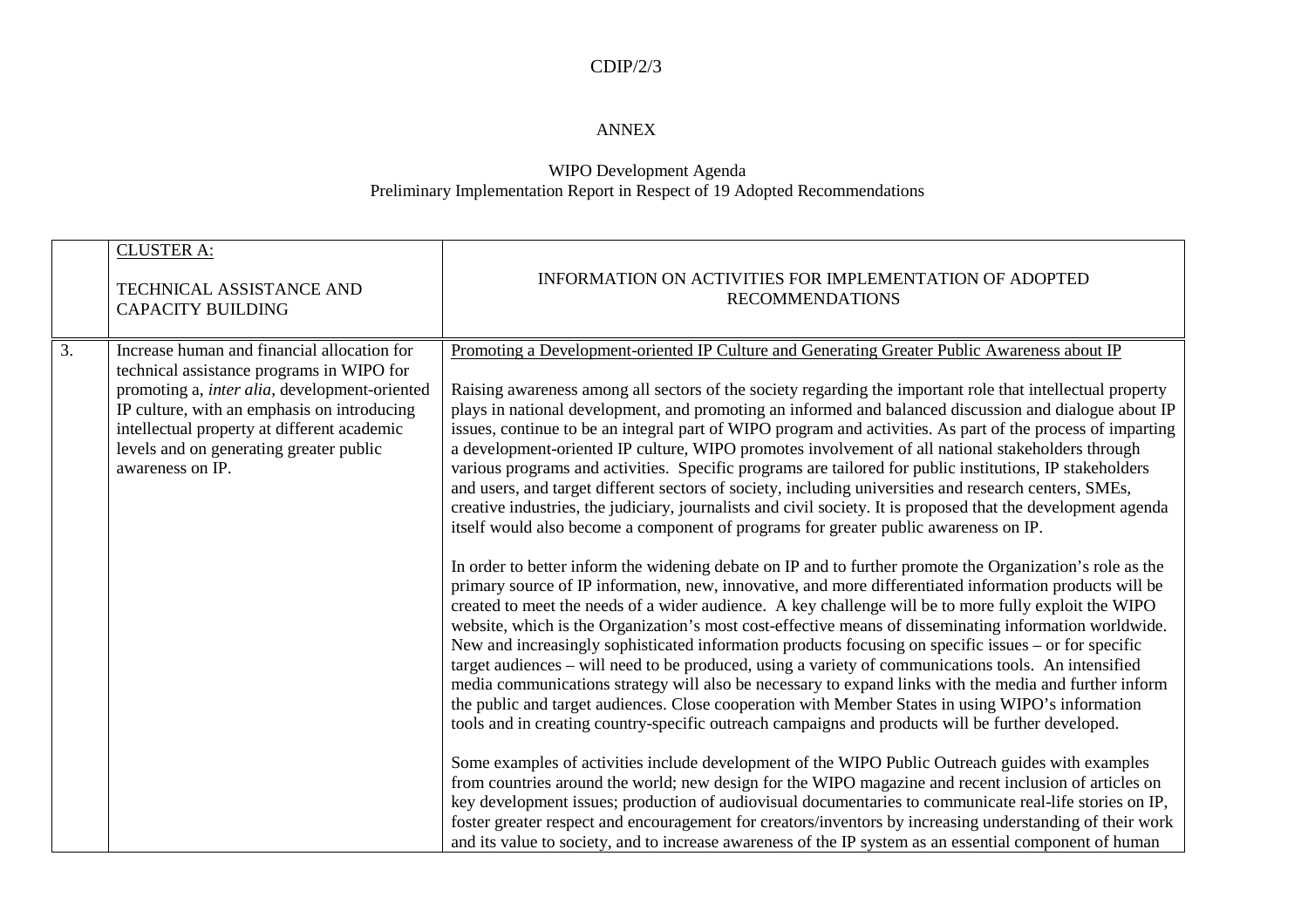| <b>CLUSTER A:</b><br>TECHNICAL ASSISTANCE AND CAPACITY<br><b>BUILDING</b> | INFORMATION ON ACTIVITIES FOR IMPLEMENTATION OF ADOPTED<br><b>RECOMMENDATIONS</b>                                                                                                                                                                                                                                                                                                                                                                                                                                                                                                                                                                                                                                                                                                                                                                                                                                                                                                                                                                                                                                                               |
|---------------------------------------------------------------------------|-------------------------------------------------------------------------------------------------------------------------------------------------------------------------------------------------------------------------------------------------------------------------------------------------------------------------------------------------------------------------------------------------------------------------------------------------------------------------------------------------------------------------------------------------------------------------------------------------------------------------------------------------------------------------------------------------------------------------------------------------------------------------------------------------------------------------------------------------------------------------------------------------------------------------------------------------------------------------------------------------------------------------------------------------------------------------------------------------------------------------------------------------|
|                                                                           | development. Furthermore, while implementing Nationally Focused Action Plans (NFAPs) customized<br>outreach materials are created in the shape of country oriented WIPO publications in local languages,<br>country specific studies, guides, manuals and CD-ROMs. These efforts will be further reinforced taking<br>into account country specific IP needs. The scope of beneficiaries will be further expended to reach out<br>to all sections of society keeping in view their specific needs and interests.                                                                                                                                                                                                                                                                                                                                                                                                                                                                                                                                                                                                                                |
|                                                                           | <b>Introducing IP at Different Academic Levels</b>                                                                                                                                                                                                                                                                                                                                                                                                                                                                                                                                                                                                                                                                                                                                                                                                                                                                                                                                                                                                                                                                                              |
|                                                                           | As outlined by the Program and Budget document for 2008/09, to promote the teaching of IP in<br>universities and strengthen human resources in this field, WIPO will offer and develop joint programs<br>with academic institutions leading to the award of degrees/diplomas. It will continue to develop strategic<br>partnerships with academic institutions, in particular in developing countries and countries with<br>economies in transition. Partnerships with academic institutions will also involve the development of<br>teaching and training materials and curricula on IP. A special emphasis will be given to further including<br>development-oriented aspects of the IP system in such programs.                                                                                                                                                                                                                                                                                                                                                                                                                              |
|                                                                           | In addition, as part of its strategy to enhance IP teaching and training, WIPO will organize national<br>symposia on IP education and research in a number of countries; provide expert advice to IP offices,<br>universities and ministries of education; organize annual meetings of the IP academies; offer a number of<br>executive programs in and outside Geneva; and establish a network of professors of IP management from<br>business schools, industry and management consultancy firms. Examples of activities recently<br>undertaken include, a WIPO Sub-regional Colloquium on IP education, training and research;<br>a Joint LL.M. program with the University of Turin to increase human resources capacity in IP in<br>developing countries, countries in transition and LDCs; distance learning courses for university<br>professors under a Training of Trainer's Program which will be supported by face-to-face training;<br>and Colloquia on Intellectual Property, jointly with the World Trade Organization (WTO) for professors<br>and teachers from developing countries and countries with economies in transition. |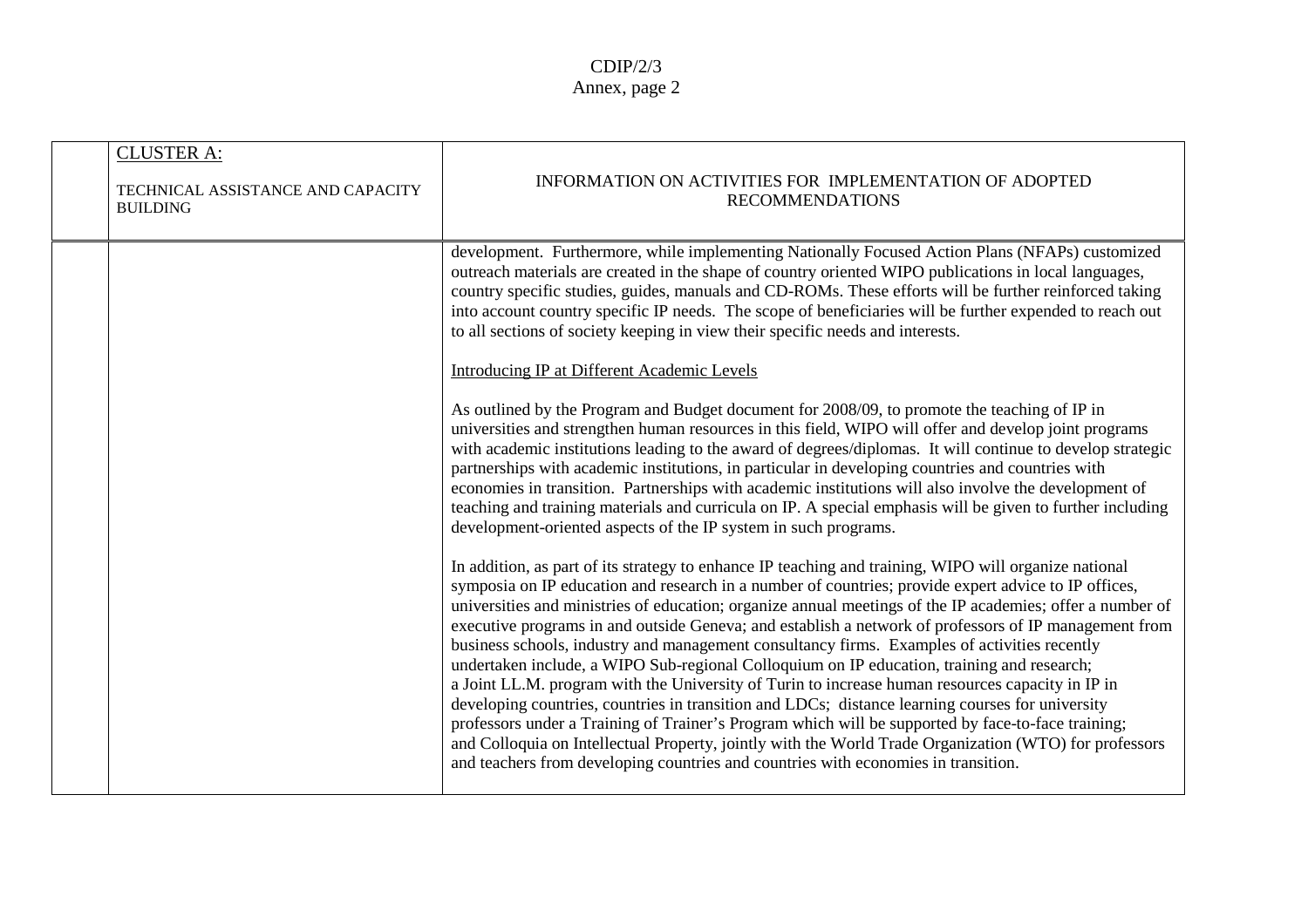|                  | <b>CLUSTER A:</b><br>TECHNICAL ASSISTANCE AND CAPACITY<br><b>BUILDING</b>                                                                                                                                                                             | INFORMATION ON ACTIVITIES FOR IMPLEMENTATION OF ADOPTED<br><b>RECOMMENDATIONS</b>                                                                                                                                                                                                                                                                                                                                                                                                                                                                                                                                                                                                                                                                                                                                                                                                                                                                                                                                                                                                                                                                                                                                                                                                                                                                                                                                                                                                                                                                                                                          |
|------------------|-------------------------------------------------------------------------------------------------------------------------------------------------------------------------------------------------------------------------------------------------------|------------------------------------------------------------------------------------------------------------------------------------------------------------------------------------------------------------------------------------------------------------------------------------------------------------------------------------------------------------------------------------------------------------------------------------------------------------------------------------------------------------------------------------------------------------------------------------------------------------------------------------------------------------------------------------------------------------------------------------------------------------------------------------------------------------------------------------------------------------------------------------------------------------------------------------------------------------------------------------------------------------------------------------------------------------------------------------------------------------------------------------------------------------------------------------------------------------------------------------------------------------------------------------------------------------------------------------------------------------------------------------------------------------------------------------------------------------------------------------------------------------------------------------------------------------------------------------------------------------|
| $\overline{4}$ . | Place particular emphasis on the needs of<br>SMEs and institutions dealing with scientific<br>research and cultural industries and assist<br>Member States, at their request, in setting-up<br>appropriate national strategies in the field of<br>IP. | Supporting SMEs, research institutions, creative industries and the development of national IP strategies<br>are some of the main areas of work outlined in the adopted Program and Budget for 2008/09. These areas<br>have also witnessed an increase in financial resources in order to meet fast-growing demand from<br>member states. The main strategies for these four areas of activities are as follows:<br><b>WIPO Strategy for SMEs</b>                                                                                                                                                                                                                                                                                                                                                                                                                                                                                                                                                                                                                                                                                                                                                                                                                                                                                                                                                                                                                                                                                                                                                          |
|                  |                                                                                                                                                                                                                                                       | WIPO has been extending technical assistance to enhance the capacity of SMEs and SME-support<br>institutions in various regions and countries and will continue to focus on concrete and practical activities<br>involving the enterprise sectors, particularly SMEs with high potential for generating and exploiting<br>intellectual property assets. Partnerships will continue to be developed with national IP offices and SME<br>support institutions in order to create or strengthen their capacity to deliver IP-related services to SMEs.<br>In addition, WIPO will partner with financial institutions to enhance their ability to take IP assets into<br>account while appraising business plans by entrepreneurs and SMEs. Original content on IP for business<br>will continue to be developed and disseminated through the SMEs web site, the monthly e-newsletter as<br>well as via customized publications on IP for SMEs, including sector-specific publications. As part of a<br>capacity-building strategy for business students, entrepreneurs, SMEs and SME support institutions, the<br>development of training material and the collection and sharing of best practices and case studies will<br>also continue. Some examples of activities initiated recently include agreements concluded to translate<br>and/or customize IP for Business guides; workshops organized on the Role of Intangibles as a Tool for<br>Raising Financing, and on Accessing Capital Markets; national project launched to support the use of<br>distinctive signs by SMEs in the agro-food industry. |
|                  |                                                                                                                                                                                                                                                       | <b>WIPO Strategy for Cultural/Creative Industries</b><br>A key element of WIPO's strategy relating to creative industries is to examine the contribution of the<br>creative sector, as well as underscore its potential as an important constituent in support of policy<br>making. To this effect, WIPO will build on the results achieved in the 2006/07 biennium, and launch new<br>projects based on the feedback from users of the various tools developed. Partnerships with interested<br>governments and international organizations will be sought and strengthened and products developed will<br>be tested before widespread national implementation. Practical tools for selected creative sectors will also                                                                                                                                                                                                                                                                                                                                                                                                                                                                                                                                                                                                                                                                                                                                                                                                                                                                                   |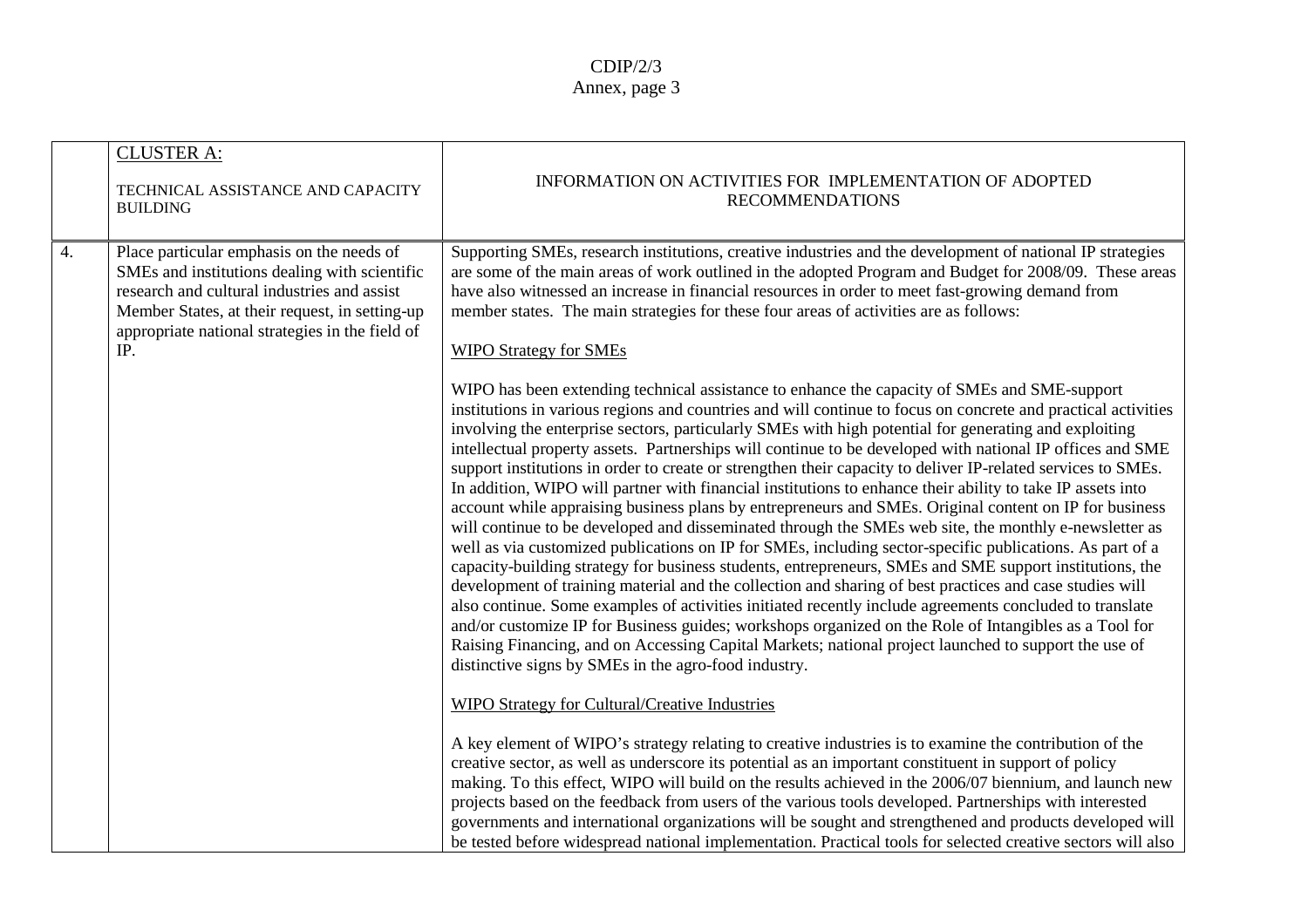| <b>CLUSTER A:</b><br>TECHNICAL ASSISTANCE AND CAPACITY<br><b>BUILDING</b> | INFORMATION ON ACTIVITIES FOR IMPLEMENTATION OF ADOPTED<br><b>RECOMMENDATIONS</b>                                                                                                                                                                                                                                                                                                                                                                                                                                                                                                                                                                                                                                                                                                                                                                                                                                                                                                                                                                                                                                                                                                                                                                                                                                                |
|---------------------------------------------------------------------------|----------------------------------------------------------------------------------------------------------------------------------------------------------------------------------------------------------------------------------------------------------------------------------------------------------------------------------------------------------------------------------------------------------------------------------------------------------------------------------------------------------------------------------------------------------------------------------------------------------------------------------------------------------------------------------------------------------------------------------------------------------------------------------------------------------------------------------------------------------------------------------------------------------------------------------------------------------------------------------------------------------------------------------------------------------------------------------------------------------------------------------------------------------------------------------------------------------------------------------------------------------------------------------------------------------------------------------|
|                                                                           | be developed to meet sector-specific needs. Some examples of recent activities include studies on the<br>Economic Contribution of Copyright-Based Industries; and a practical tool on Managing IP in the Book<br>Publishing Industry.                                                                                                                                                                                                                                                                                                                                                                                                                                                                                                                                                                                                                                                                                                                                                                                                                                                                                                                                                                                                                                                                                            |
|                                                                           | <b>WIPO Strategy for Universities and Research Institutions</b>                                                                                                                                                                                                                                                                                                                                                                                                                                                                                                                                                                                                                                                                                                                                                                                                                                                                                                                                                                                                                                                                                                                                                                                                                                                                  |
|                                                                           | WIPO's activities in support of scientific research institutions (including universities) has intensified<br>significantly as a result of increasing requests from Member States. Support will continue to focus on<br>three main types of activities. First, R&D institutions and universities will be supported to develop<br>institutional IP policies to facilitate IP asset management in line with their missions and mandates.<br>Second, WIPO will support the creation of networks of R&D institutions with IP hubs (or IP shared<br>services) as a means for Member States to build cost-effective innovation infrastructure. This is<br>considered to be a way of optimizing the use of scarce professional and financial resources for the<br>provision of specialized services on protection and commercialization of IP. Third, WIPO will provide<br>practical and customized training programs in technology licensing, patent valuation, patent drafting, and<br>technology management and marketing to R&D institutions and universities, upon request from Member<br>States. Some examples of activities are training programs for universities and research institutions in one<br>of the four areas described above; and support in the development of IP policies for universities and R&D<br>institutions. |
|                                                                           | WIPO Strategy for Supporting the Development of National IP Strategies                                                                                                                                                                                                                                                                                                                                                                                                                                                                                                                                                                                                                                                                                                                                                                                                                                                                                                                                                                                                                                                                                                                                                                                                                                                           |
|                                                                           | Member States will continue to be supported in integrating IP strategies into national economic<br>development planning. This will involve the development of practical tools that stress the importance of<br>national choices in the development and implementation of IP strategies. One important methodology<br>which has already been applied as a first step in the process of constructing strategies is the IP Audit<br>Tool. The development of national IP strategies has generally entailed integrating intellectual property<br>into the context of national policies in several areas such as education, health, agriculture, science and<br>technology, innovation, financing, international trade, among others. Strategies focus on the definition of<br>goals, mechanisms, policies and actions to facilitate the creation of and access to knowledge and                                                                                                                                                                                                                                                                                                                                                                                                                                                      |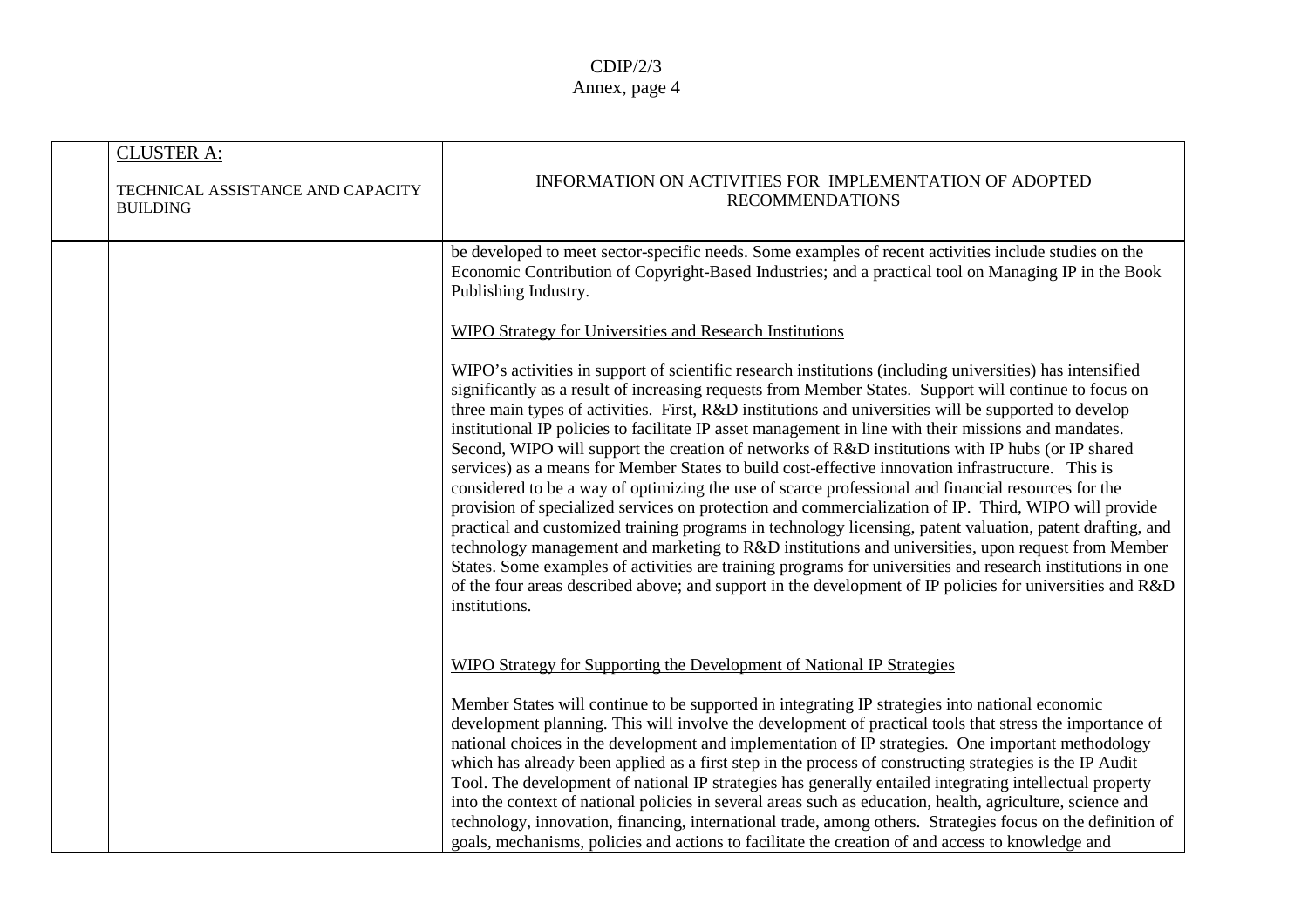|    | <b>CLUSTER A:</b><br>TECHNICAL ASSISTANCE AND CAPACITY<br><b>BUILDING</b>                                                                                                                                                                                                                                                                                                | INFORMATION ON ACTIVITIES FOR IMPLEMENTATION OF ADOPTED<br><b>RECOMMENDATIONS</b>                                                                                                                                                                                                                                                                                                                                                                                                                                                                                                                                                                                                                                                                                                                                                                                                                                                                                                                                                                                                                                                                                                                                                                                                                                                                                                                                     |
|----|--------------------------------------------------------------------------------------------------------------------------------------------------------------------------------------------------------------------------------------------------------------------------------------------------------------------------------------------------------------------------|-----------------------------------------------------------------------------------------------------------------------------------------------------------------------------------------------------------------------------------------------------------------------------------------------------------------------------------------------------------------------------------------------------------------------------------------------------------------------------------------------------------------------------------------------------------------------------------------------------------------------------------------------------------------------------------------------------------------------------------------------------------------------------------------------------------------------------------------------------------------------------------------------------------------------------------------------------------------------------------------------------------------------------------------------------------------------------------------------------------------------------------------------------------------------------------------------------------------------------------------------------------------------------------------------------------------------------------------------------------------------------------------------------------------------|
|    |                                                                                                                                                                                                                                                                                                                                                                          | technology, enhancing the ability of domestic enterprises and institutions to protect IP rights and<br>promoting commercialization and broad dissemination of technology and creative works. Upon request,<br>WIPO could intensify such activities and support Member States during consultations among various<br>sectors and institutions in the development of national IP strategies. Examples of recent activities are<br>supporting the development of national IP strategies, starting with a national IP audit and continuing with<br>a series of internal consultations with the participation of a wide range of institutions and stakeholders.                                                                                                                                                                                                                                                                                                                                                                                                                                                                                                                                                                                                                                                                                                                                                             |
| 6. | WIPO's technical assistance staff and<br>consultants shall continue to be neutral and<br>accountable, by paying particular attention to<br>the existing Code of Ethics, and by avoiding<br>potential conflicts of interest. WIPO shall<br>draw up and make widely known to the<br>Member States a roster of consultants for<br>technical assistance available with WIPO. | The UN Standards of Conduct for the International Civil Service (available at: http://icsc.un.org/csd.asp)<br>were adopted by the Member States and incorporated in the WIPO Staff Regulations and Staff Rules, and<br>are considered binding on all WIPO employees. In order to ensure that the same standards also apply to<br>consultants hired by WIPO, a specific provision referring to the UN Standards of Conduct will be<br>included in the Special Service Agreements (SSAs) issued by WIPO for the engagement of consultants.<br>Work on strengthening Ethics and Integrity Systems has also been incorporated into the Organizational<br>Improvement Project in order for it to be well coordinated with linked developments relating to human<br>resources management and other organizational performance related issues. WIPO will regularly update<br>Member States on these issues in the relevant fora.<br>Consultants engaged for technical assistance activities are recruited as and when specific needs arise in<br>order to respond to technical assistance requests by Member States. They are selected on the basis of<br>their proven expertise and experience in the field required and are closely evaluated with regard to their<br>performance and the results of their assignments.<br>The roster of consultants referred to under this recommendation is currently under preparation. |
| 7. | Promote measures that will help countries<br>deal with IP related anti-competitive<br>practices, by providing technical cooperation<br>to developing countries, especially LDCs, at<br>their request, in order to better understand the<br>interface between intellectual property rights                                                                                | WIPO provides, on request, legislative assistance and advice aimed at preventing and/or resolving IP-<br>related anti-competitive practices, within its mandate and field of expertise. This comprises consideration<br>of the proper scope of exclusive IP rights, including appropriate exceptions and limitations to those<br>rights, as well as the use of legal options such as compulsory licenses and other measure allowed under<br>international norms. Advice is also provided, on request, on matters related to business-restrictive<br>clauses and other contents of IP licensing contracts that may have an adverse effect on competition. This                                                                                                                                                                                                                                                                                                                                                                                                                                                                                                                                                                                                                                                                                                                                                         |